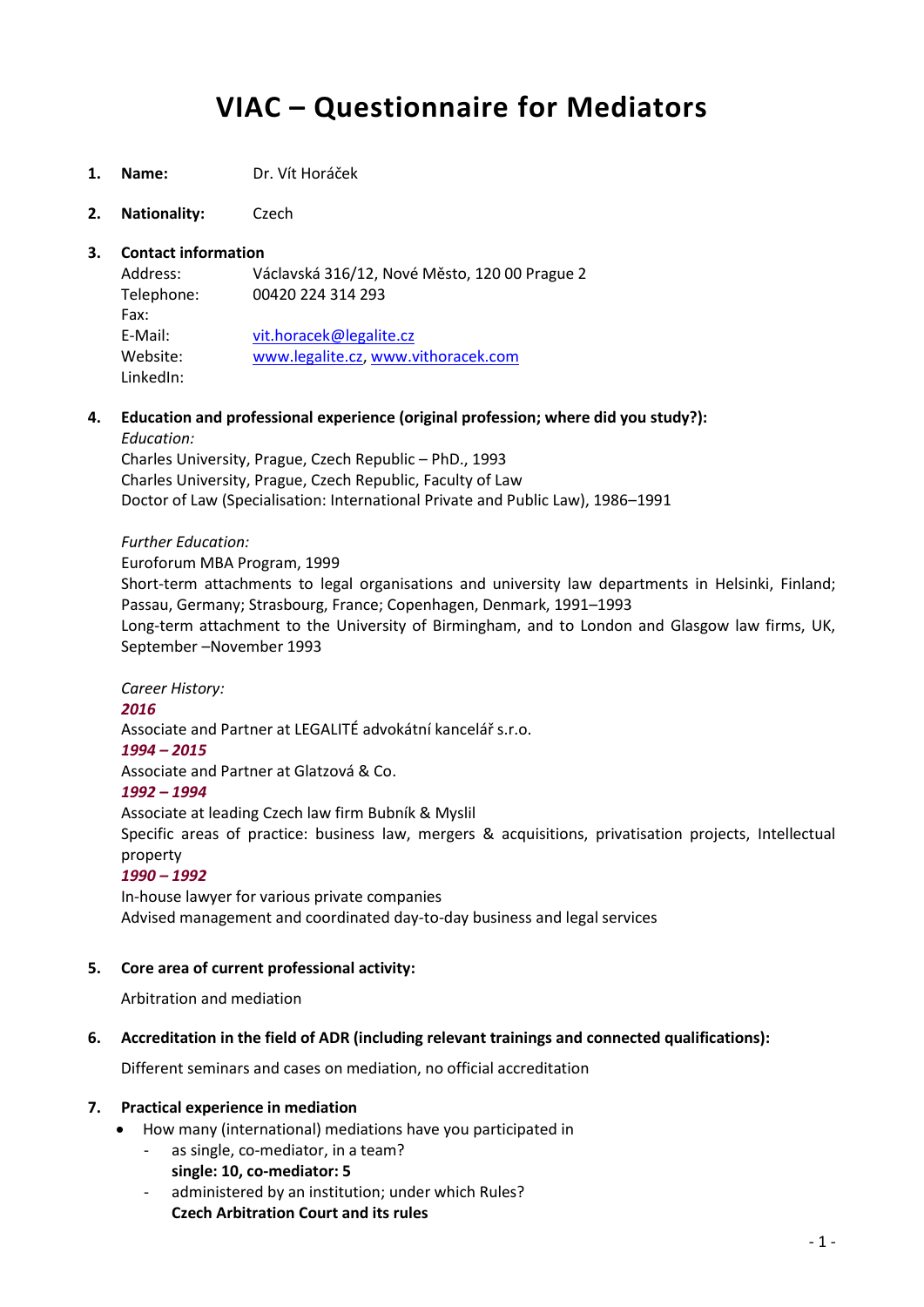- in which areas/fields? **energy, IT, IP, investment**
- how complex (*please provide examples, participation of lawyers/experts*)? **most of them were complex mediations involving all standard parties and advisors**
- How often have you acted in a different function (e.g. consultant, expert)?

**very often, as practicing attorney, I am also acting as an advisor and/or expert**

What other ADR-experience do you have?

**med/arb**

## **8. Languages (including levels)**

Mother tongue: Czech

Working languages (i.e. languages in which you have both a spoken and written command so that you may conduct mediation proceedings in this language): English, French, German, Russian, Slovak

Basic knowledge: Spanish, Italian

#### **9. Style of mediation**

*Where do you see yourself? Please tick box as appropriate or indicate your preferred style.*

## **settlement mediation, tradition-based mediation**



#### **INTERACTION DIMENSION**

*©* Alexander, Nadja (2011) "The Mediation Meta-Model - the realities of mediation practice," *ADR Bulletin*: Vol. 12: No. 6, Article 5. Available at[: http://epublications.bond.edu.au/adr/vol12/iss6/5;](http://epublications.bond.edu.au/adr/vol12/iss6/5) *see also here for a detailed description of the 6 mediation styles.*

## **10. Please describe aspects of your personality which could be interesting to clients you are going to mediate; what would former clients emphasize in your work?**

proactive approach, flexibility, understanding of economics

## **11. Publications and other activities in ADR related matters (e.g. training sessions, seminars, conferences, articles and others):**

 "On Line IP Dispute Resolution", Seminar on International Perspectives on Intellectual Property Protection, Shanghai, China, November 2014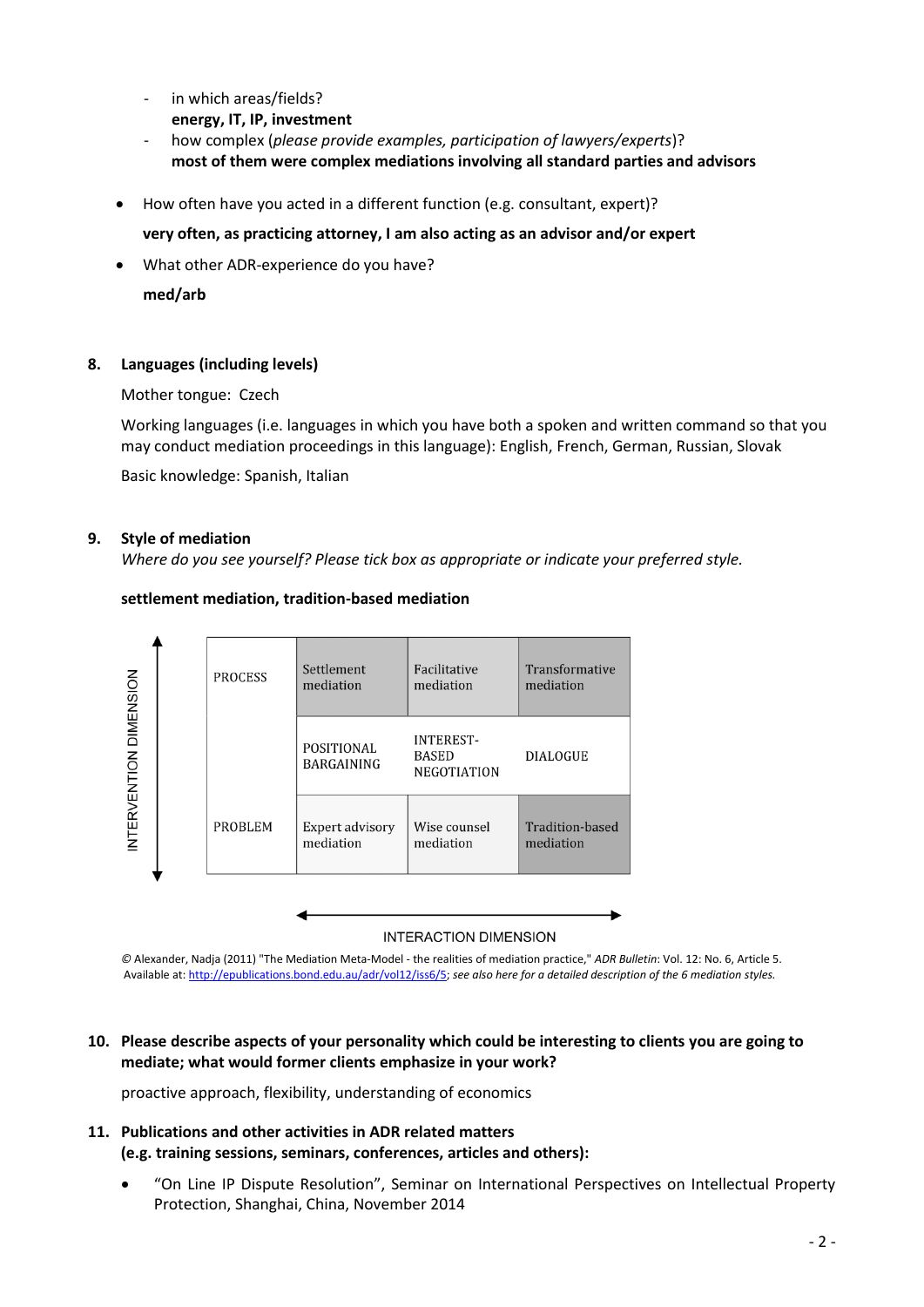- "International Experience in Arbitration and On-line Arbitration", Arbitration in Russia New Solution for Business Conference, Moscow, October 2014
- Big Law Firms Mediation, Czech Bar Bulletin 6, 2013
- Enterpreneur and Its Relationship, Scripta Iuridica 13, Stanislava Černá, Stanislav Plíva and coll., co-author, UCFI 2013
- **12. Memberships in mediation institutions / functions in mediation institutions/organizations:**
- **13. Special expertise or specializations (***please list a maximum of three***) in your ADR-practice:**

energy, IP (domain names), investment

- **14. Soft Skills (e.g. intercultural competences):**
- **15. How do you ensure your professional quality (e.g. coaching, practice supervision, etc?**

management, broad practice

#### **16. Date of birth: 6.10.1967**

I have completed this questionnaire to the above to the best of my knowledge and believe it is accurate. I understand that the above information will be used for VIAC's internal use and may be given to interested persons or may be published on VIAC's website.

Prague, July 18, 2016 Date and signature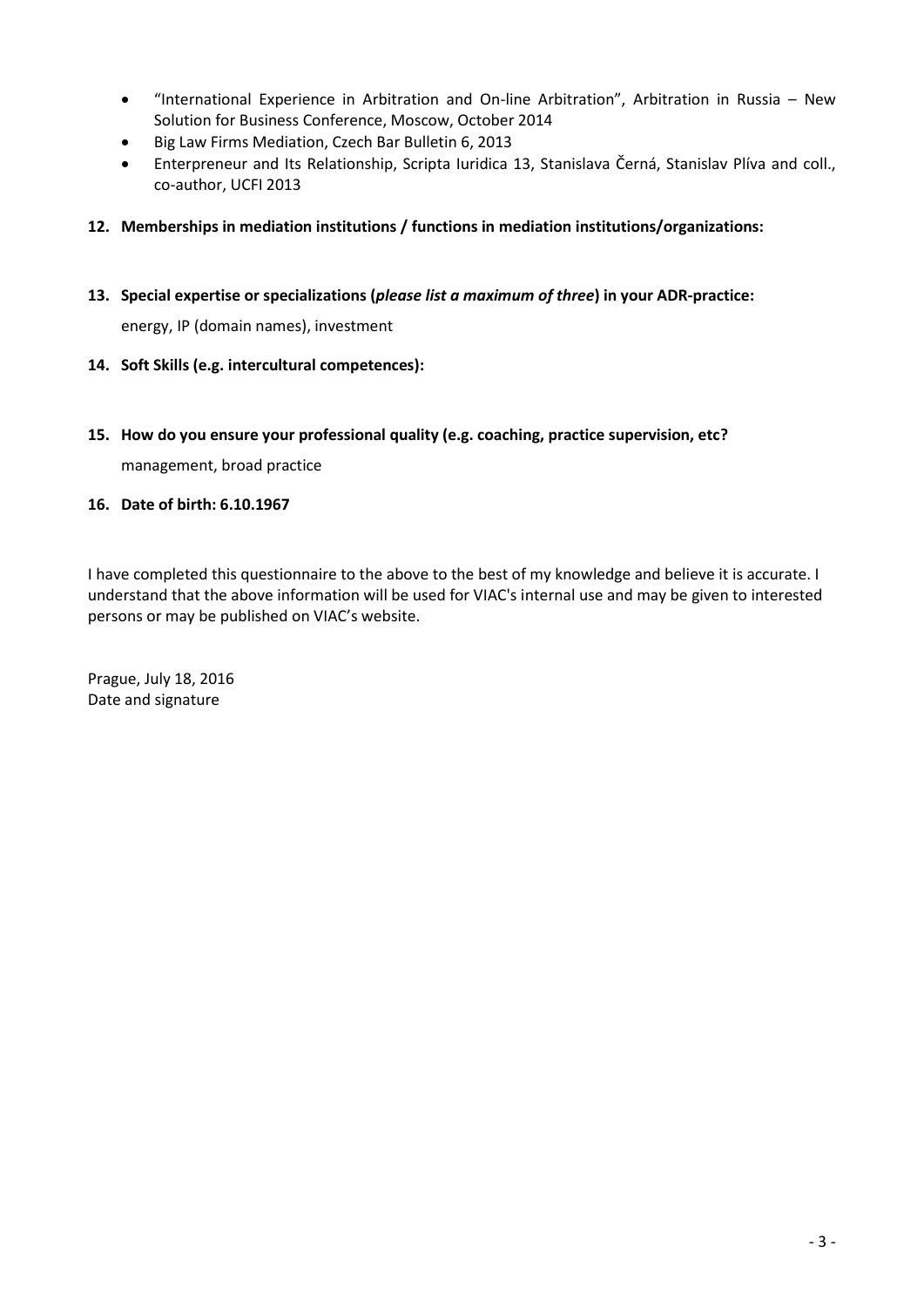## **CURRICULUM VITAE**

**NAME**

DR. VÍT HORÁČEK

#### **CONTACT**

LEGALITÉ advokátní kancelář s.r.o. 120 00 Prague 2 – Nové Město, Czech Republic e-mail: [vit.horacek@legalite.cz](mailto:vit.horacek@legalite.cz) [www.legalite.cz,](http://www.legalite.cz/) [www.vithoracek.com](http://www.vithoracek.com/)

#### **EDUCATION:**

Charles University, Prague – PhD., 1993 Charles University, Prague, Faculty of Law Doctor of Law (Specialisation: International Private and Public Law), 1986–1991

## **FURTHER EDUCATION**

- Euroforum MBA Program, 1999
- Short-term attachments to legal organisations and university law departments in Helsinki, Finland; Passau, Germany; Strasbourg, France; Copenhagen, Denmark, 1991–1993
- **Long-term attachment to the University of Birmingham, and to London and Glasgow law firms,** UK, September –November 1993

## **MEMBERSHIP OF PROFESSIONAL SOCIETIES**

- Member of the Czech Bar Association
- Arbitrator at the permanent Czech Arbitration Court at the Economic Chamber of the Czech Republic and Agrarian Chamber of the Czech Republic
- Arbitrator of VIAC Vienna
- Assistant Professor at the Charles University, Prague, Faculty of Law
- Arbitrator at the Court of Arbitration for Sport (CAS)
- Arbitrator at Football Association of the Czech Republic
- Arbitrator at the Arbitration at the Moscow Chamber of Commerce and Industry
- Arbitrator at the Arbitration Court attached to the Czech-Moravian Commodity Exchange, Kladno (Czech Republic)
- Member of the International Bar Association
- **Member of the Academic Senate of the University of Economics and Management (2001-2004)**
- Member of the Association Internationale de Jeunes Avocats
- **Member of the Czech Society for International Law**
- **Member of ICC commission for ADR**
- Member of the Board of Editors internet magazine [www.stavebni-forum.cz](http://www.stavebni-forum.cz/)
- Awarded as Lawyer of the year 2005 in IT area

#### **LANGUAGES**

Czech: Native English: Fluent French: Fluent German: Fluent Russian: Fluent Slovak: Fluent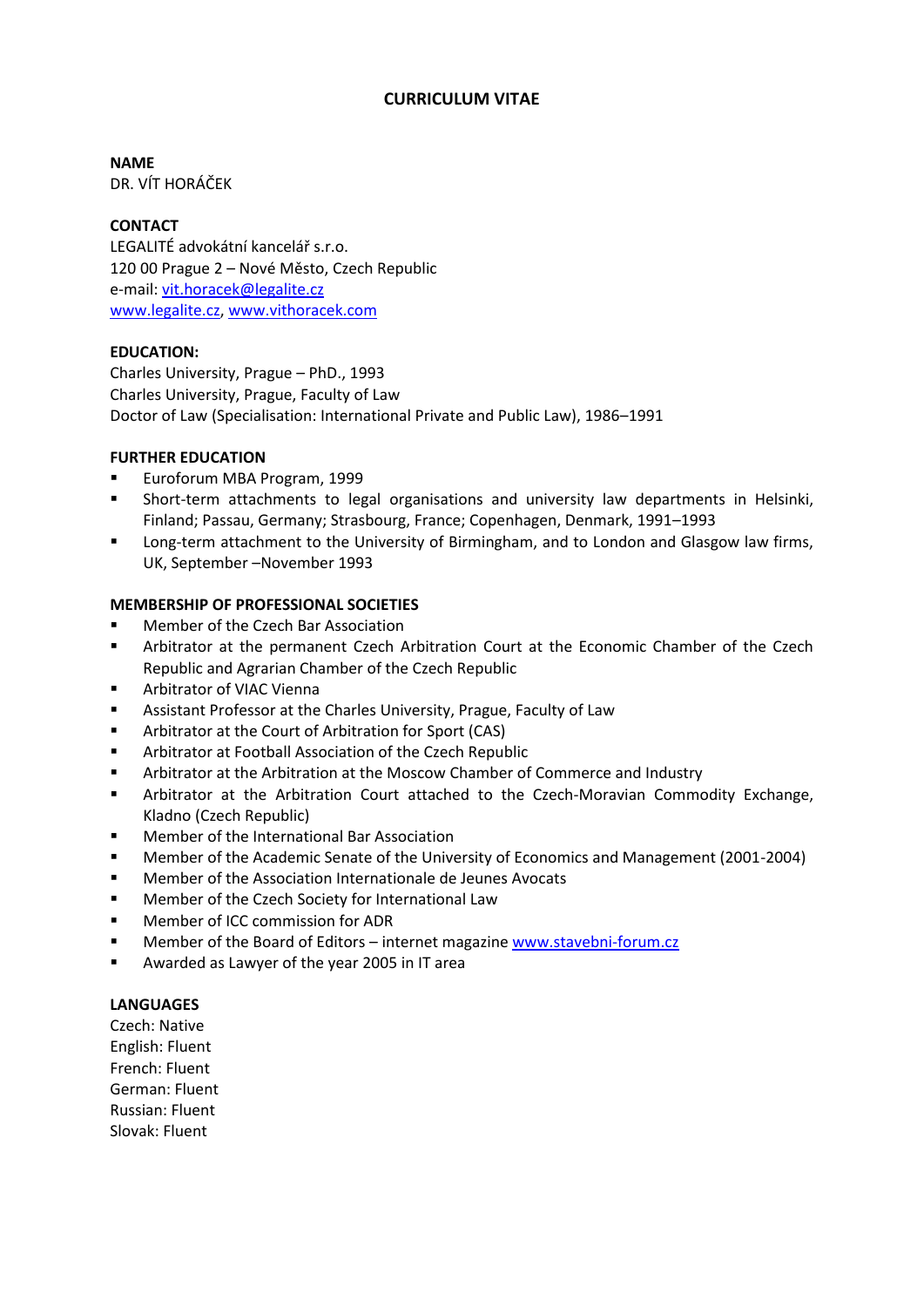## **SPECIALIZATION**

- Arbitration & Litigation
- **Intellectual Property and IT Law**
- Energy Law

## **CAREER HISTORY**

#### *2016*

Associate and Partner at LEGALITÉ advokátní kancelář s.r.o.

#### *1994 – 2015*

Associate and Partner at Glatzová & Co.

## *1992 – 1994*

Associate at leading Czech law firm Bubník & Myslil

Specific areas of practice: business law, mergers & acquisitions, privatisation projects, Intellectual property

# *1990 – 1992*

In-house lawyer for various private companies Advised management and coordinated day-to-day business and legal services

## **EXPERIENCE**

## **Privatisation:**

- Advising one of the bidders in the privatisation tender for Czech state-owned SPT Telecom and Czech Radiocommunications (mobile telephone operator)
- Conducting due diligence exercises and drafting, reviewing and negotiating transaction documents prior to and related to the privatisation of the Czech Republic's largest pharmaceutical company
- Major participation in privatisation of the Czech gas and electricity sector, including representation of E.ON in bid submission to National Property Fund
- Appointed by EBRD to negotiate multi-disciplinary framework contracts for privatisation and restructuring of Central European countries
- Counselling a number of Czech state-owned enterprises on preparation of privatisation projects and legal structure of companies, including advice on project financing (i.e. debt and equity) and implementing foreign investments
- Advising on complex environmental issues concerning privatisation projects

## **Utilities & Related Areas:**

## **Listed in international legal and business publications as a leading practitioner in the field of utilities law**

- Advising MVV ENERGY CZ in acquisition of TERMIZO, a.s., a company operating the technologically most advanced waste incineration plant in the Czech Republic. The transaction included representation of the target in negotiations of CZK 800 million bank loan for refinancing of intra-group loans before signing. In addition to coverage of standard legal issues, the transaction required specific legal advice on application of heat pricing regulation which is subject of a court proceeding between the target and relevant state authorities
- Full transaction work (from due diligence through drafting and negotiation to closing and postclosing activities) in acquisitions involving the principal gas, water and electricity distribution companies in the Czech Republic
- Representing utilities clients before public authorities in matters involving rate-setting, asset disposition, tariffs, interconnection agreements, development-related permits and operational permits, including water discharge permits and permits for the treatment and disposal of regulated waste
- Advising the Ministry of Industry and Trade on the development of new utility policies and regulations under the auspices of a USAID Grant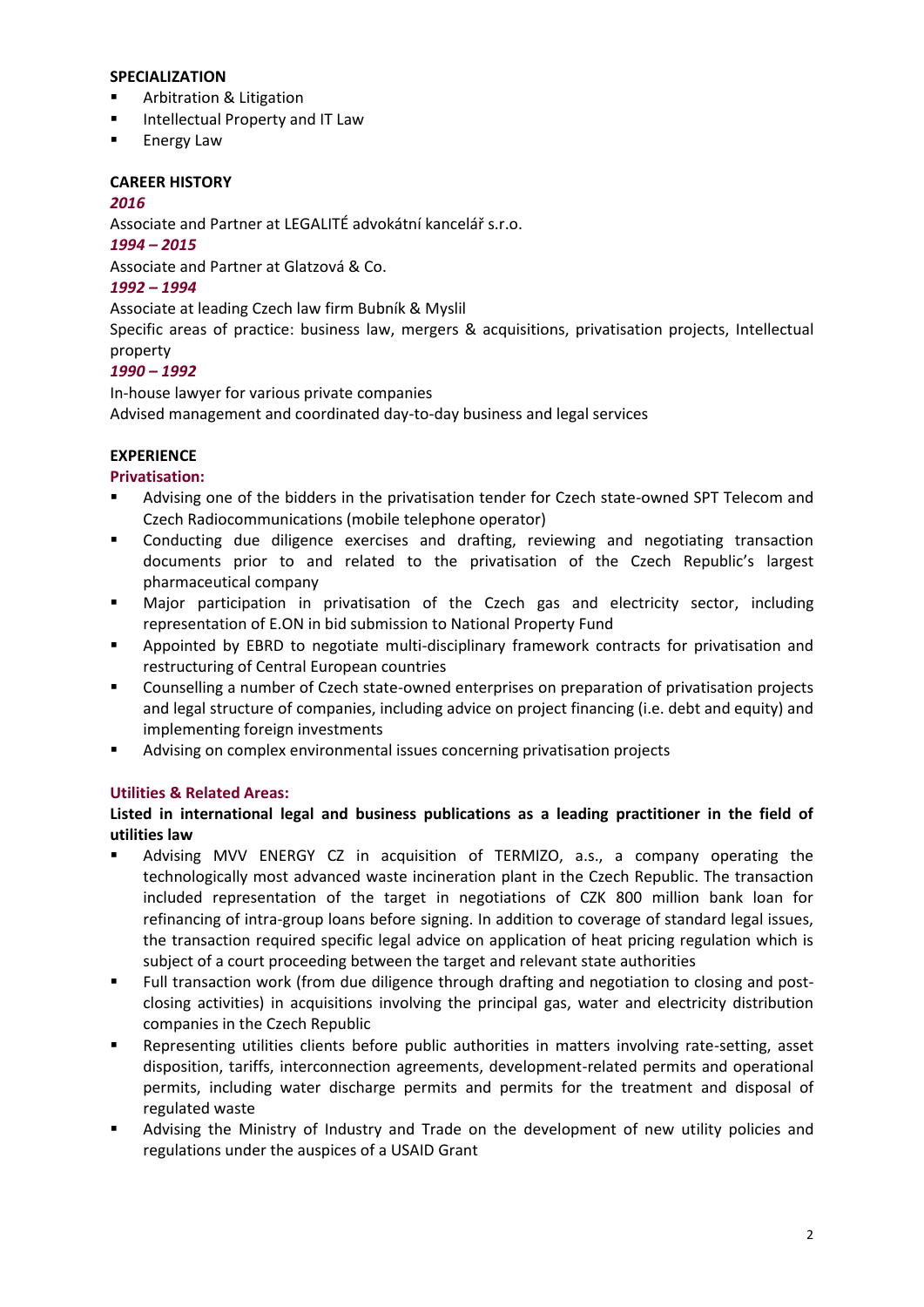- Advising major international utilities companies, including United Energy, Frantschach/Mondi and Cinergy on the acquisition and restructuring or outsourcing of energy centres in the Czech Republic
- Protecting the interests of IPP (independent energy producers) against a state monopoly in proceedings on price-setting and abuse of a dominant provider's position before the state Antimonopoly Office and Energy Regulation Office
- Dispute resolution in utilities transactions, including domestic and international litigation, arbitration, mediation and alternative dispute resolution proceedings

## **Intellectual Property, Information Technology and Telecommunications:**

## **Czech IT Lawyer of Year 2005**

- Advising Volvo Auto Czech, s.r.o. in connection with IP/IT aspects of separation and sale of retail business activities of Volvo in the Czech Republic (sale of part of enterprise)
- Advising Volvo Auto Czech, s.r.o. in connection with IP/IT related matters on daily basis namely in connection with distribution specific SW, and brand usage rules enforcement
- Advising Ford Motor Company, s.r.o. in connection with IP/IT related matters on daily basis namely in connection with distribution specific SW, and brand usage rules enforcement
- Representing shareholders of Aliatel in its sale to second largest telco operator GTS Novera (former GTS)
- Extensive terrestrial, cable and satellite broadcasting company transactions, including fullservice work from due diligence through to drafting and negotiation of transaction documents and closing and post-closing activities including anti-monopoly proceedings
- Advising bidder for third licence for operation of mobile phone telecommunications network (DSC – 1800)
- Representing GTS in regulatory matters and actions against Český Telecom (dominant operator) and RadioMobil (second GSM licence holder and operator in the Czech Republic)
- Co-operation with companies forming AORTA Group (e.g. Tiscali, Contactel, GTS, Aliatel, Czech On Line, Inway, TransgasNet) regarding regulation of the Czech telecommunications market, actions against Český Telecom and related anti-monopoly proceedings
- Representing Český Mobil Oskar (third GSM licence holder and operator in the Czech Republic) in selected issues related to market regulation
- Representing Telekom Austria in the acquisition of Czech On Line, (the largest ISP transaction in Central Europe in 2000) and the due diligence of Aliatel
- Representing BroadNet/Comcast in its successful bid for a broadband 26 GHz wireless access licence
- Representing shareholders in major telecom operators in their restructuring and sale to financial investors and telecom companies
- Advising clients in the telecommunications and IT sectors on data transfer requirements, internet services and IT software agreements
- Advising and conducting due diligence for a major U.K. investment fund, including drafting transaction documents and negotiations, in connection with the acquisition of the third largest Czech cable TV operator
- Conducting due diligence and drafting, reviewing and negotiating transaction documents prior to and in connection with the sale of a majority interest in the Czech Republic's largest private software company to American investment fund
- Advising client in connection with development of local TV and Internet TV in the Czech Republic and Slovakia, including broadcasting licensing
- Dispute resolution with regulatory authorities in the area of media and communication
- Listed in international legal and business publications as a leading lawyer in the fields of telecommunications, IT and media law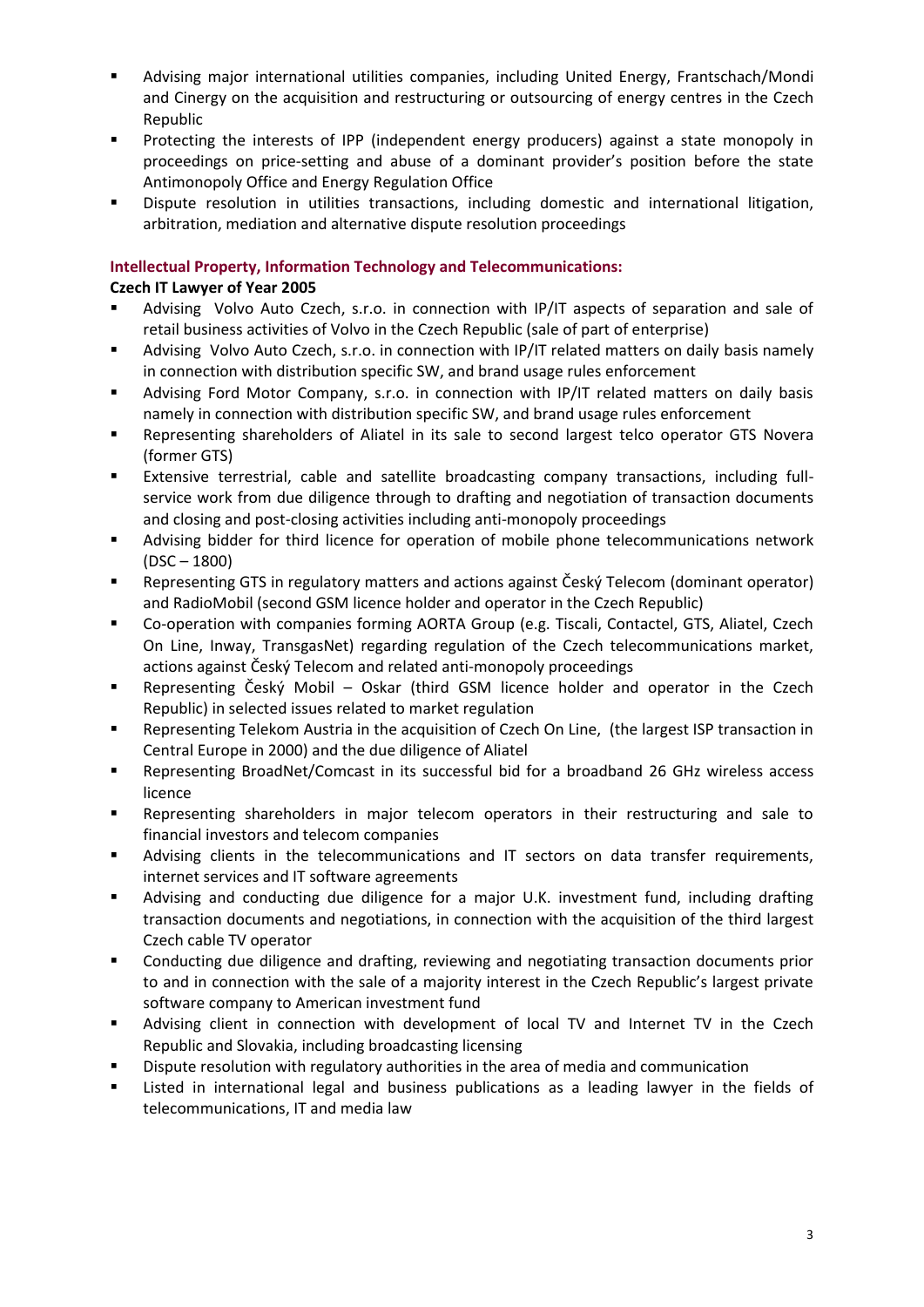### **Foreign Investments (M&A, Joint Ventures):**

- Providing Czech legal advice on investments (joint ventures, mergers and acquisitions) in the Czech Republic to clients including:
	- large European food and tobacco companies
	- international automobile manufacturers
	- large international cement and mining companies
	- a major international steel company
	- leading European tyre manufacturers
	- leading US and European telecommunications companies
- Advising investment funds on investment in Czech industry
- Advising on syndicated loan transactions

### **Commercial Property:**

**Listed in international legal and business publications as a leading lawyer in the field of commercial property, construction and real estate**

- Leading lawyer of teams advising on green-field constructions of production facilities, offices in the value up to CZK 5 billion
- Advising on USD 169 million construction of the largest university campus in Central Europe, including handling of contractual negotiations, arrangement of public tenders for appointment of contractors, architects and project manager and drafting and settlement of restitution claims
- Conducting due diligence exercises regarding major construction projects

## **Legislative works:**

- **Preparing comments to new civil law**
- **•** Drafting various laws and bylaws including expert opinions for governmental institutions
- **Philter** Drafting Energy law and related bylaws
- Drafting "PPP" law and related bylaws and amendments of other related acts

## **Arbitration & Litigation:**

#### **Listed in international legal and business publications as a leading lawyer in the field of litigation**

- Advising KKCG Industry in a complex of one of the largest disputes in the Czech republic related to the shares of the company VÍTKOVICE HOLDING, a.s., the holding company of one of the largest Czech heavy industry groups
- Representing EVRAZ VÍTKOVICE STEEL, a.s. in major litigations

#### **General Corporate and Commercial Law:**

- **Advising on corporate matters in the Slovak Republic**
- **Advising Czech companies on management and leverage buy-outs**
- **Advising on Czech tax and customs duties**
- **Expertise in Czech insolvency and bankruptcy law**
- Assisting with drafting of Czech energy, securities and construction regulations
- Negotiating business contracts on several kinds of goods, specifically machinery and chemical products

#### **LECTURES**

- "1001 IP Issues in China", Protection of Intellectual Property Rights CILS Conference, Kitzbühel, February 2015
- "Transnational Businesses in Corporate Governance", International Conference by Charles University Prague – Law Crossing Eurasia: From Korea to the Czech Republic, Prague, January 2015
- "On Line IP Dispute Resolution", Seminar on International Perspectives on Intellectual Property Protection, Shanghai, China, November 2014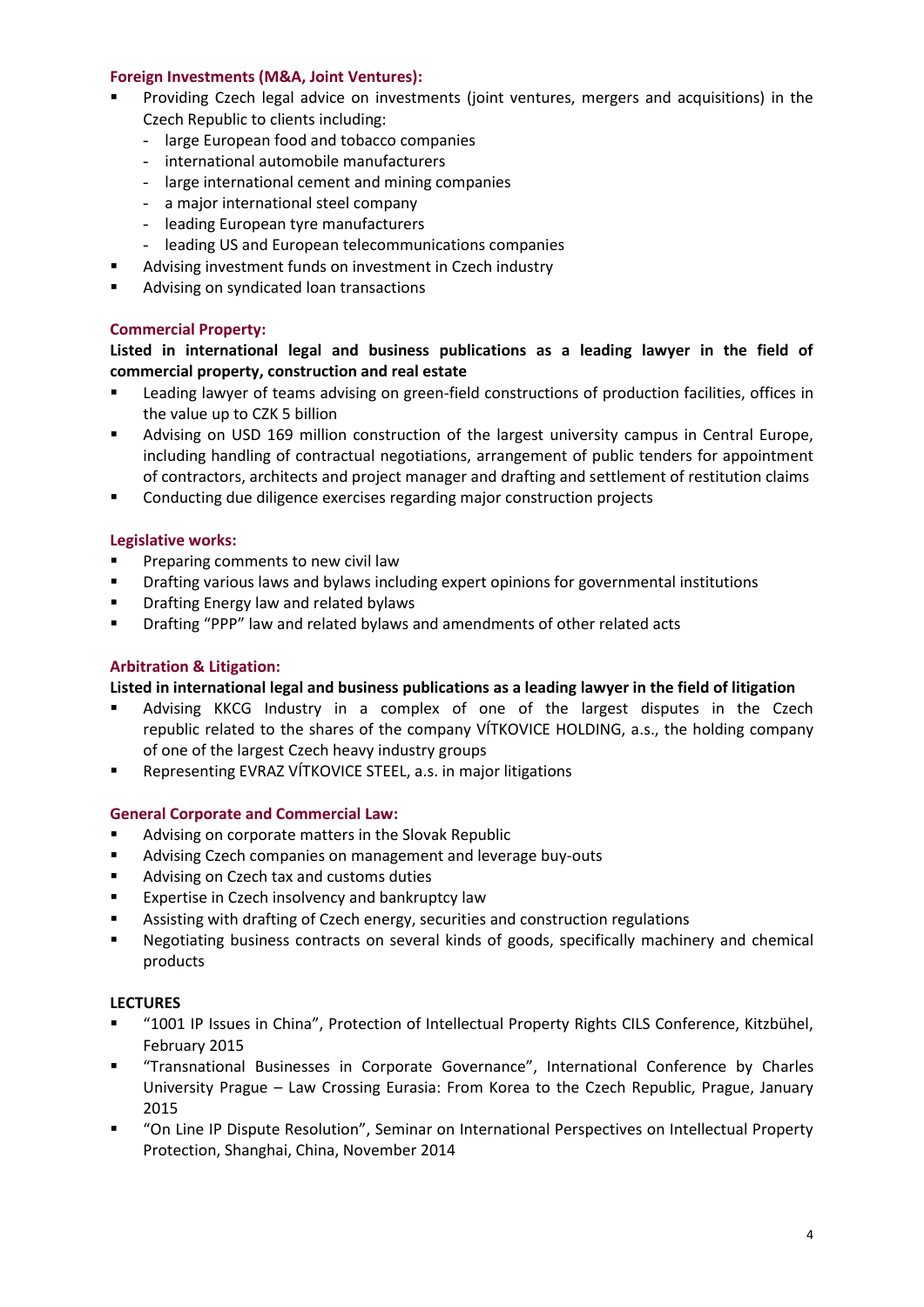- "International Experience in Arbitration and On-line Arbitration", Arbitration in Russia New Solution for Business Conference, Moscow, October 2014
- "Lawyers and Arbitrators Practice", Workshop on Actual Recodification Issues in Business Law, Masaryk University Brno, July 2014
- "Update on International Commercial Dispute Resolution in Czech Republic and Austria", Eighth Dublin Forum on International Commercial Dispute Resolution 2014, July 2014, Dublin
- "Specific Issues of Corporate Governance in Transborder Businesses", Central Europe Corporate Governance Conference, Charles University Prague, May 2014
- "Practical aspects of unfair competition defense", Unfair Competition Symposium, Masaryk University, Brno, April, 2014
- "Enforcement of IP rights", Ekonomia, Prague, April 2013
- "Mediation Directive", Czech Arbitration Court and CIArb seminar, Prague, April, 2012
- "Consumer Protection in National and International Environment", Conference 200 Years of ABGB" organized by Charles Univerzity, Prague, November 2011
- "ADR in Business Disputes", Conference organized by University P.J. Šafárik, Košice and Institute of State and Law of Academy of Sciences Czech Republic, High Tatras, Slovakia, October 2011
- "Autonomy of Parties and Arbitrators in Sports Arbitrations", World Jurist Association/ICC Conference, Prague, October 2011
- "ADR International Aspects", "Mediation 2011 Conference", University Palacký Olomouc, October 2011
- "International Protection of Investment in Energy Business", Energy Law Group Energy Congress, Paris, September 2011
- "ICC Arbitration", ICC Czech Republic, May 2010
- "IT Disputes", 16. EDI Symposium, Prague, April 2010
- "Mediation in Commercial Dispute", Lawyers in ADR Conference, Prague, April 2010
- "Alternative Dispute Resolution Domain Names", Protection of Intellectual Property Rights CILS Conference, Kitzbühel, February 2010
- "Dispute Resolution Methods", Dispute Resolution Conference, Prague, June 2009
- "United Nations Convention on Contracts for International Sale of Goods", Czech Arbitration Court Seminar, Prague, March 2009
- "Vacation Suits", Czech Arbitration Court Seminar, Prague, February 2009
- "Arbitration Court Decision Making Practice on Domain Names", Conference on Present Legal Questions of Domains, Brno, Czech Republic, February 2009
- "Manager and his responsibility in Czech legal environment", Conference: Manager as risky employment, Prague, October 2008
- "United Nations Convention on Contracts for International Sale of Goods", Czech Arbitration Court Seminar, Prague, May 2008
- "Arbitration Court Decision Making Practice on Domain Names", Conference on Present Legal Questions of Domains, Prague, May 2008
- "Electronic Gaming in Czech Republic and Middle Europe", 2nd Annual Legal Gaming in Europe Summit, London, January 2008
- "Intellectual Property and Unfair Competition", Cartels, Competition and Unfair Trace Practices Conference, CILS, Kitzbühel, 2007
- "Claims Recovery in Arbitration", Claims Recovery Czech French Chamber of Commerce Conference, 2006, Prague
- "Mediation and the Czech law", IBA Annual Conference, 2005, Prague
- "Procurement routes in international construction projects", IBA Annual Conference, 2005, Prague
- "New legislation in real estate laws", IIR Czech Real 2005 Conference, Prague, 2005
- "Challenges of Enforcement in Czech Republic", IBA Conference The New Europe, Challenges of Integration – Litigation in Europe, Limassol, Cyprus, 2005
- "Practical legal issues of managers responsibility", Conference on the Managers Responsibility and D&O Insurance, AIG, Prague 2005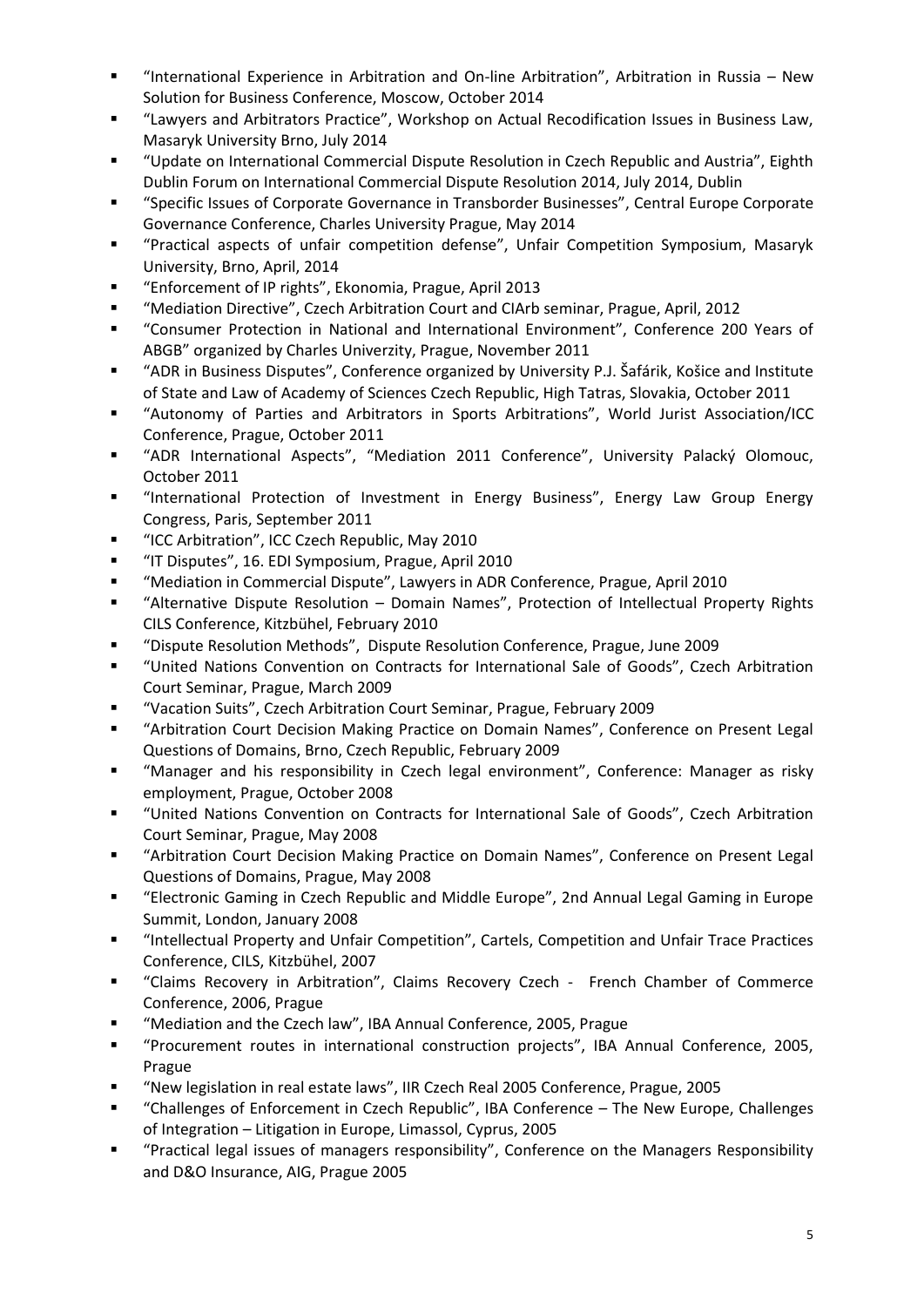- "Public procurement in the Information Technologies business" Conference on the Public Procurement in the European Union, Prague 2005
- "EU Funds in Real Estate Market" Conference on the Real Estate Market, Prague 2004
- "Legal Environment and Regulation in Central Europe" New Generation Telecoms Conference, Prague 2004
- "Central European Restructuring and Insolvency Issues" European Corporate Restructuring and Insolvency Summit, London, June 2004
- "Domain Name Protection" Conference on the Protection of Intellectual Property Rights, Kitzbühel, 2004
- "Non-residential Premises and Rental Relations" Conference on the Real Estate Market, Prague, 2003
- "Information Technology Security" Conference on Security of Information and Communication Systems, Prague, 2002
- "Intellectual Property Rights in the Czech Republic" Conference on the Protection of Intellectual Property Rights, Kitzbühel, 2002
- "Legal Aspects of Information Technology Security" Information Technology Security Seminar, Senate of the Czech Republic, Prague, 2001
- "Labour Law in the Czech Republic" 26th Biennial International Bar Association Conference, Berlin, 1996
- "Ownership and Lease of Property" Real Property Seminar, Prague, 1996
- "Transformation of Law and Privatisation in the Czech Republic" Conference of Justice, Glasgow, 1993
- "Law in Czechoslovakia" Seminar in Denmark, 1990

# **PUBLICATIONS**

- Corporations Law, Černá S., Štenglová I., Pelikánová I. and collective, co-author, Wolters Kluwer, Praha 2015
- **•** Corporate Governance, collective monography, "Special Institutes of Corporate Governance in Transnational Business", Wolters Kluwer Prague, 2015
- International Civil Procedure, 2nd edition, Czech Republic, Juris, 2014
- Civil Law Commentary, Švestka J., Dvořák J., Fiala J. and collective, co-author, Wolters Kluwer a.s. Praha 2014
- Collection of Cases Business Law, 3rd Edition, Stanislava Černá and collective, co-author, Wolters Kluwer, a.s. Praha 2014
- Corporations Law Commentary, A.J. Bělohlávek and collective, co-author, Aleš Čeněk Publishers, Praha 2013
- Big Law Firms Mediation, Czech Bar Bulletin 6, 2013
- Enterpreneur and Its Relationship, Scripta Iuridica 13, Stanislava Černá, Stanislav Plíva and coll., co-author, UCFI 2013
- International Civil Procedure, Czech Republic, Juris, 2013
- New Rules on ICC Arbitration International Court of Arbitration, Obchodní právo č. 1/2013
- WADA Code Application in Practice, Leviatan Arbitration E-review, Poland, 2012
- 200 Years of Civil Code, Jan Dvořák, Karel Malý and collective, co-author, Wolters Kluwer, a.s., Praha 2011
- Case Law of Czech Arbitration Court, Czech Yearbook of Arbitration (also member of Editorial Board), Volume I, Juris 2011
- Collection of Cases Business Law, 2nd Edition, Stanislava Černá and collective, co-author, Wolters Kluwer, a.s. Praha 2011
- Procedures of Consideration and Enforcements of Arbitral Awards, International Practice, European Arbitration Chamber, Kiev, 2010
- Collection of Cases Business Law, Stanislava Černá and collective, co-author, ASPI, a.s., 2008
- "Czech Republic Arbitration", *The European & Middle Eastern Arbitration Review 2008.*
- "Czech Republic Arbitration", European Arbitration Review 2007